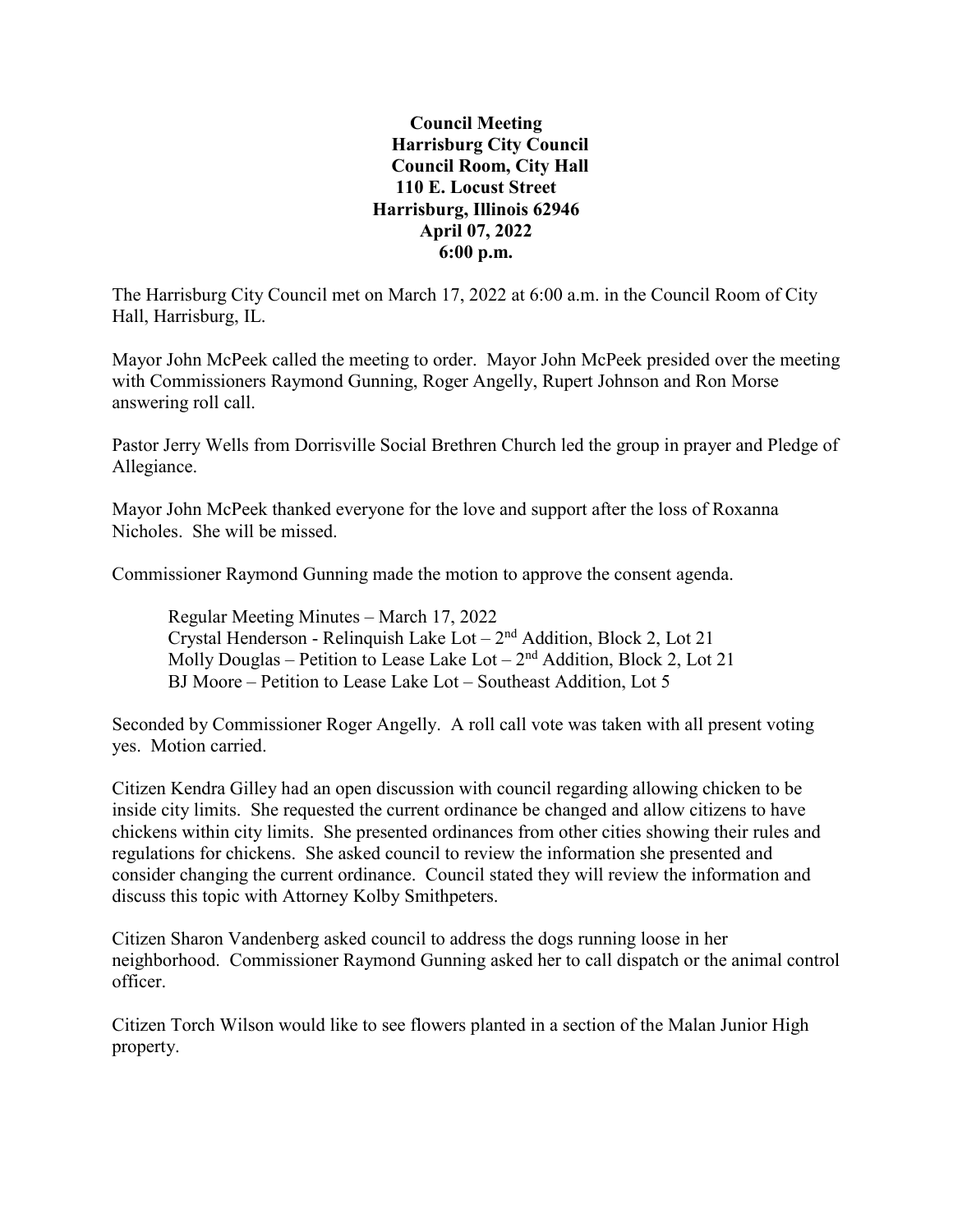Alex Watkins stated a new business will be coming into town. He has worked with Keith Moran to draft a TIF agreement. The only incentive to this business is a property tax freeze over a fiveyear agreement. The owners are ready to start the renovations.

Commissioner Ron Morse made the motion to authorize Mayor John McPeek to execute the TIF/Business District agreement with Caitlyn and Andrew Rowland, The Parlor. Seconded by Commissioner Roger Angelly. A roll call vote was taken with all present voting yes. Motion carried.

Alex Watkins stated the city will need to sell the property to these individuals for \$1000.00. Commissioner Raymond Gunning made the motion to authorize Attorney Kolby Smithpeters to draft the agreement for 9 East Poplar Street. Seconded by Commissioner Roger Angelly. A roll call vote was taken with all present voting yes. Motion carried.

Jim Brown presented the 2022 MFT Municipal Estimate to council. Commissioner Rupert Johnson made the motion to approve the 2022 MFT Municipal Estimate cost of \$406,005. Seconded by Commissioner Roger Angelly. A roll call vote was taken with all present voting yes. Motion carried.

Jim Brown presented the 2022 MFT Resolution for maintenance to council. He stated Eric Boe and Superintendent Kenny Mayhall has worked together to create the 2022 MFT projects. Commissioner Raymond Gunning made the motion to approve Resolution 22-0407 for the 2022 MFT maintenance of \$415,000. Seconded by Commissioner Rupert Johnson. A roll call vote was taken with all present voting yes. Motion carried.

Jim Brown presented the MFT maintenance engineering agreement to council. Commissioner Raymond Gunning made the motion to approve the MFT maintenance engineering agreement. Seconded by Commissioner Rupert Johnson. A roll call vote was taken with all present voting yes. Motion carried.

Jim Brown discussed the Harrisburg Lake dam inspection with council. Superintendent Kenny Mayhall stated the inspection should take place in June 2022. Commissioner Rupert Johnson made the motion to approve to proceed with the Harrisburg Lake dam inspection. Seconded by Commissioner Roger Angelly. A roll call vote was taken with all present voting yes. Motion carried.

Mayor John McPeek stated the city will be accepting bids for the demolition of 1 E Poplar Street. These buildings cannot be restored. They are beyond repair. He stated bids must be sealed, submitted to the City Clerk's Office no later than May 11, 2022 by 10:00 a.m. The bid opening will be held at 10:00 a.m. on May 11, 2022 in council chambers, and the bid will be awarded during the May 19, 2022 council meeting.

Commissioner Raymond Gunning made the motion to authorize the City Clerk to advertise for sealed bids for demolition of 1 E. Poplar Street. Seconded by Commissioner Roger Angelly. A roll call vote was taken with all present voting yes. Motion carried.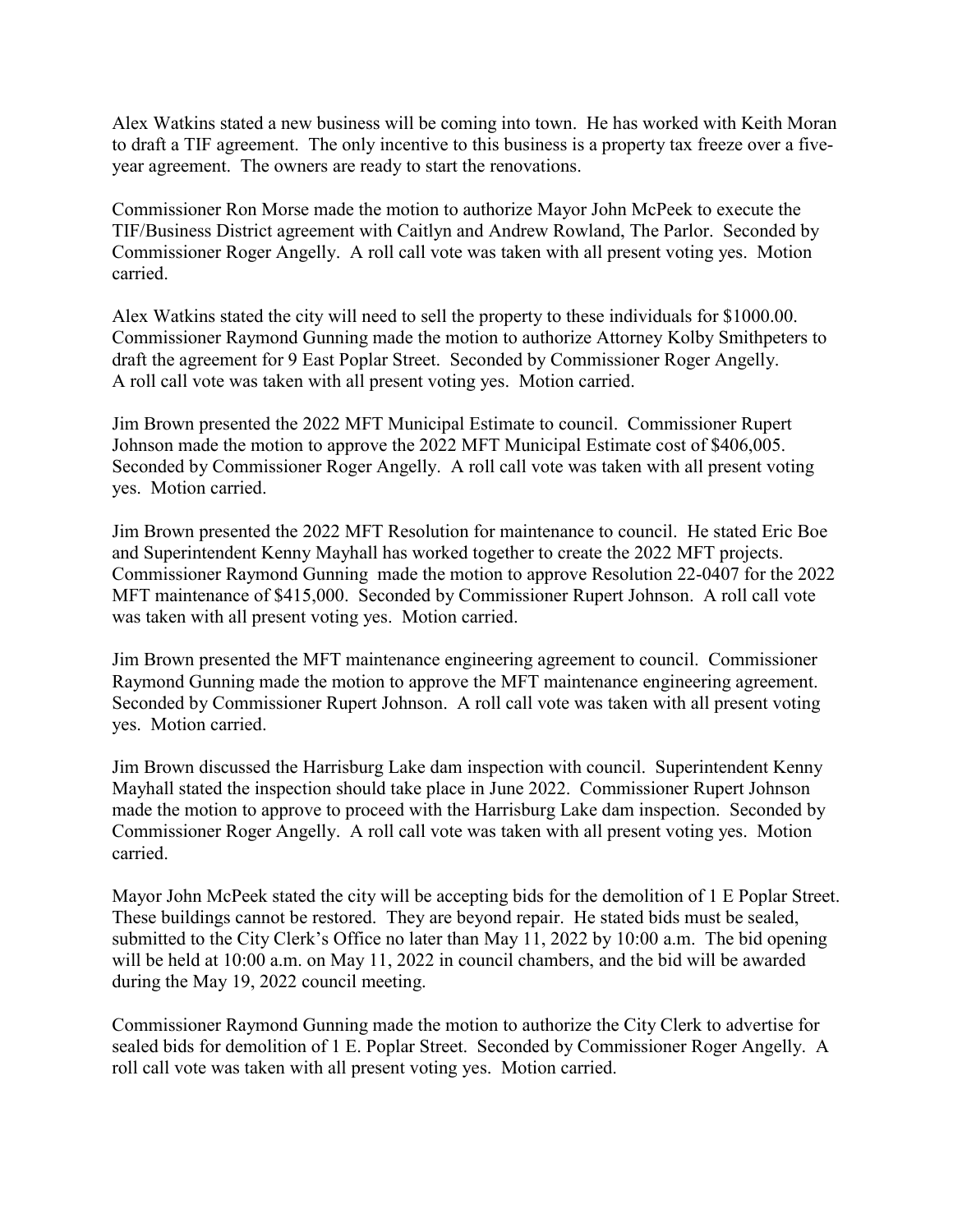Mayor John McPeek stated the city will be accepting bids for the sale of 22 W. Walnut Street. He stated bids must be sealed, submitted to the City Clerk's Office no later than May 19, 2022 by 3:00 p.m. The property is being sold "As Is" and the bid opening will be on May 19, 2022 during the regularly scheduled council meeting.

Commissioner Raymond Gunning made the motion to authorize the City Clerk to advertise for sealed bids for 22 W. Walnut. Seconded by Commissioner Roger Angelly. A roll call vote was taken with all present voting yes. Motion carried.

Mayor John McPeek stated the city will be accepting bids city owned property trash service, such as the Street/Alley building, Water/Sewer building, Pruett building, etc. This is not a bid for residential trash service. He stated bids must be sealed, submitted to the City Clerk's Office no later than May 19, 2022 by 3:00 p.m. Bids will be opened on May 19, 2022 during the regularly scheduled council meeting.

Commissioner Ron Morse made the motion to authorize the City Clerk to advertise for sealed bids for the City of Harrisburg garbage service. Seconded by Commissioner Raymond Gunning. A roll call vote was taken with all present voting yes. Motion carried.

Alex Watkins discussed ARPA funding allocation. The City will receive a total of \$1,157,293.06. These funds have very specific uses and cannot be spent on just anything. The best way to allocate the funding, help put the city in the best financial position, is to allocate a majority of the funding to the Phase II Water which is one of the categories. It falls under the category of improvements in water and sewer infrastructure. The Phase II water project qualifies for debt repayment.

The City Treasurer has reviewed this and it will save the city in interest payments. This will pay down a debt in the water department by \$1,100,000. The remaining \$57,293.06 will be used for emergency uses. This will benefit all of Harrisburg. Commissioner Raymond Gunning thanked Alex Watkins for his dedication to the City.

Commissioner Ron Morse made the motion to approve Resolution 22-0407A for ARPA funding allocation. Seconded by Commissioner Roger Angelly. A roll call vote was taken with all present voting yes. Motion carried.

Assistant Chief of Police Nathan Moore discussed a new program for the Police Department. This program will replace the existing program which is over thirty years old. This program will assist with inventory, court schedules, evidence photos and will also work with the Sherriff's Department and Central Dispatch. The City Treasurer stated the program will be paid out of CURES money. There is a three-month trial period to see if it works before committing to an agreement. The purchase price for the system is \$24,599.55. The yearly fee is \$21,600.00.

Commissioner Raymond Gunning made the motion to approve the purchase of the 10-8 system for the Police Department. Seconded by Commissioner Roger Angelly. A roll call vote was taken with all present voting yes. Motion carried.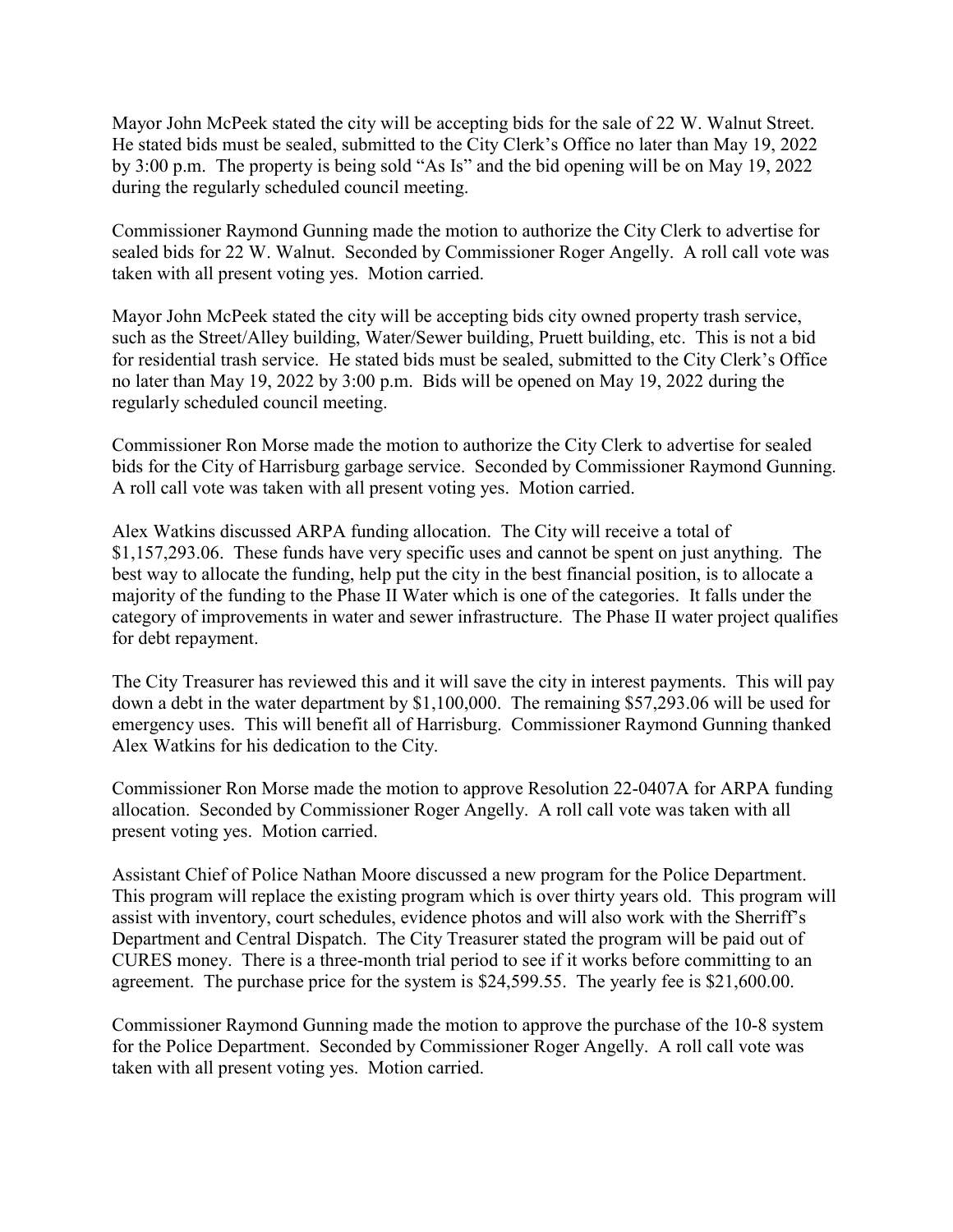Assistant Chief of Police Nathan Moore stated five police vehicles have been retired from the fleet. He would like to advertise three of them for sale. Commissioner Raymond Gunning made the motion to authorize the City Clerk to advertise for sealed bids for the sale of three used police vehicles. Seconded by Commissioner Rupert Johnson. A roll call vote was taken with all present voting yes. Motion carried.

Commissioner Roger Angelly stated there has been an increase in returned checks. Increasing the fee may deter citizens from writing bad checks. Commissioner Roger Angelly made the motion to increase the return check fee from \$25.00 to \$35.00. Seconded by Commissioner Ron Morse. A roll call vote was taken with all present voting yes, except Commissioner Rupert Johnson voted no. Motion carried.

Commissioner Rupert Johnson reminded citizens that Spring Clean-Up is being held April 18 through April 30, 2022. Commissioner Rupert Johnson made the motion to authorize the City Clerk to advertise for the 2022 Spring Clean-Up from April 18 through April 30, 2022. Seconded by Commissioner Raymond Gunning. A roll call vote was taken with all present voting yes. Motion carried.

Mayor John McPeek stated there is an open position on the Airport Board. Mayor John McPeek made the motion to appoint Dan Dearing to the Airport Board through May 2024. Seconded by Commissioner Raymond Gunning . A roll call vote was taken with all present voting yes. Motion carried.

Mayor John McPeek stated there are several burned homes that needs to be addressed. There are three on Sloan Street and one on Granger Street. These homes are causing potential danger and need to tore down. Mayor John McPeek made the motion to authorize Attorney Kolby Smithpeters to move forward with the legal process for 25 W Sloan St., 519 W. Sloan St., 727 W. Sloan St., and Granger Street (address to be obtained). Seconded by Commissioner Roger Angelly. A roll call vote was taken with all present voting yes. Motion carried.

Mayor John McPeek announced the following: Improvement are going to begin on Poplar Street with repaving, Upcoming projects uptown, Pancake fundraiser for the Sasquatch Festival, and Spring Clean-Up. He encouraged the citizens to take your trash cans back to you house after your regular trash pickup. Trash cans are all over town and does not look appealing. The winds have been blowing them into the street.

Mayor John McPeek stated: Please, please, please stop littering.

Commissioner Raymond Gunning announced the Fortress had volunteers cleaning up trash along the bike path. He thanked them for their efforts. The Presbyterian Church will be doing the highway clean up when the weather is a little better.